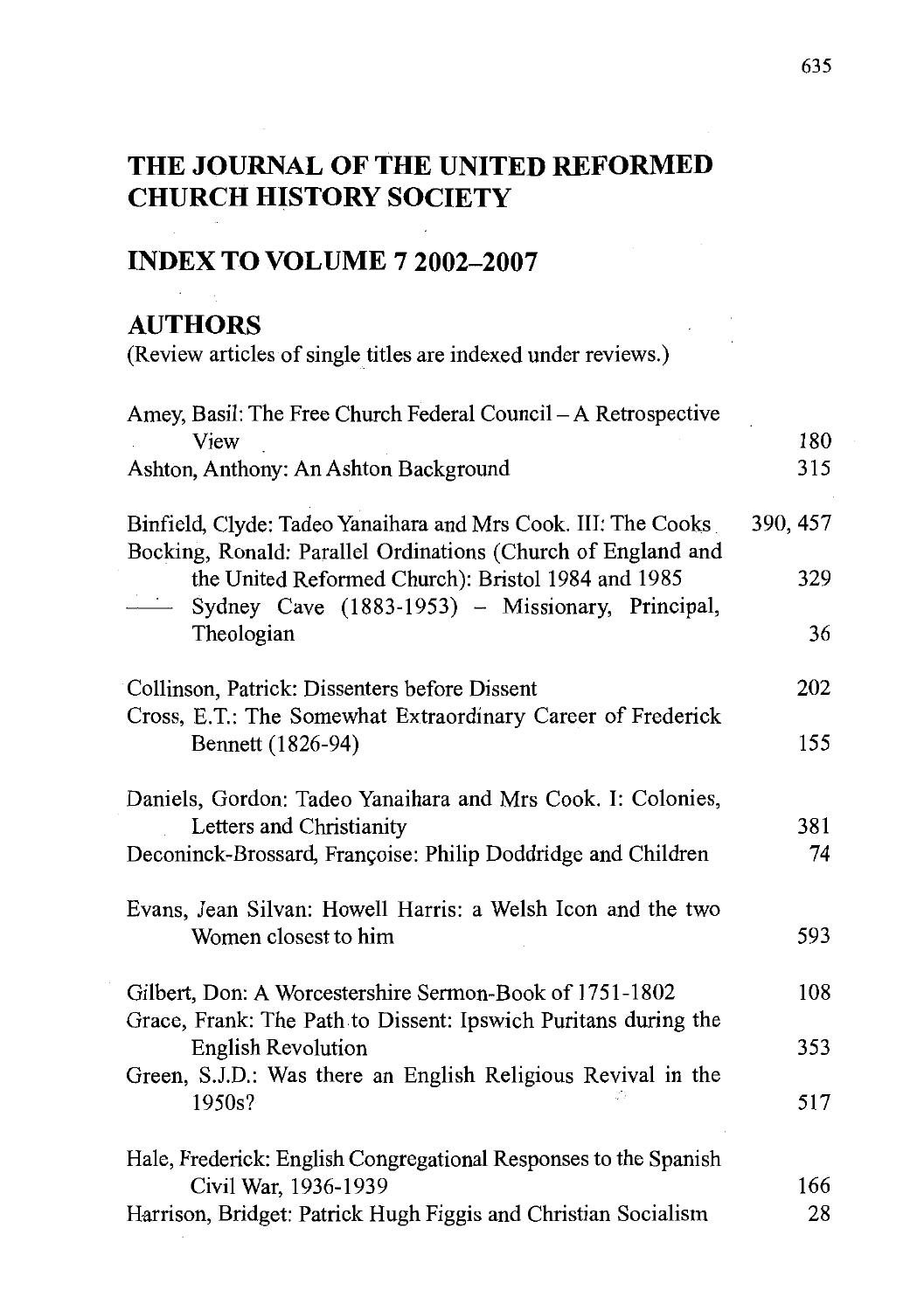| Harrison, Malcolm J.: Daniel West: George Whitfield's Forgotten<br>Trustee                                                               | 461        |
|------------------------------------------------------------------------------------------------------------------------------------------|------------|
| Hopkins, Michael: The Second World War and the Church<br>Extension Policies of the Presbytery of London North                            | 322        |
| Jones, J. Gwynfor: Reflections on the Religious Revival in Wales<br>1904-05                                                              | 427        |
| Keep, David: David Culy: A Reappraisal                                                                                                   | 539        |
| Lander, John: Cornwall's Congregational Association - Outreach,<br>Support, or Control?                                                  | 2          |
| Lemon, Nigel: A Congregational Soap: Some Products of a<br>Nineteenth-Century Blackcountry Manse<br>Barton, Cheshire: A History Restored | 546<br>143 |
| Cross-Border Congregationalism - Benevolent Imperialism<br>and Shared Independence: The First Half-Century of the                        |            |
| North Wales English Congregational Union<br>$\ddot{\phantom{0}}$                                                                         | 483        |
| McNaughton, W.D.: Early Congregationalism in St Andrews                                                                                  | 135        |
| Nuttall, Geoffrey F.: George Whitefield and his Nonconformist<br>Friends                                                                 | 90         |
| Orchard, Stephen: Christian Philanthropy in London 1830-1850<br>What does the Picture Tell Us? Edward VI, John à Lasco,                  | 469        |
| Zinzendorf and the Presbyterians                                                                                                         | 345        |
| Pigney, Stephen J.: Theophilus Gale (1628-79), Nonconformist<br>Scholar and Intellectual: An Introduction to His Life and<br>Writings    | 407        |
| Ridley, Rosamund: "Adventures in Holidaymaking" - a Political<br>Approach to Leisure: The Inspiration and Influence of                   |            |
| T. Arthur Leonard, 1864-1948<br>Rivers, Isabel: Joseph Williams of Kidderminster (1692-1755) and                                         | 605        |
| his Journal<br>Rowe, Joy: Protestant Sectaries and Separatists in Suffolk 1594-                                                          | 359        |
| 1630                                                                                                                                     | 225        |

 $\label{eq:2} \frac{1}{2} \int_{\mathbb{R}^3} \frac{1}{\sqrt{2}} \, \mathrm{d} \xi \, \mathrm{d} \xi \, \mathrm{d} \xi \, \mathrm{d} \xi \, \mathrm{d} \xi \, \mathrm{d} \xi \, \mathrm{d} \xi \, \mathrm{d} \xi \, \mathrm{d} \xi \, \mathrm{d} \xi \, \mathrm{d} \xi \, \mathrm{d} \xi \, \mathrm{d} \xi \, \mathrm{d} \xi \, \mathrm{d} \xi \, \mathrm{d} \xi \, \mathrm{d} \xi \, \mathrm{d} \xi \, \mathrm{d} \xi \, \mathrm{d} \xi \, \mathrm$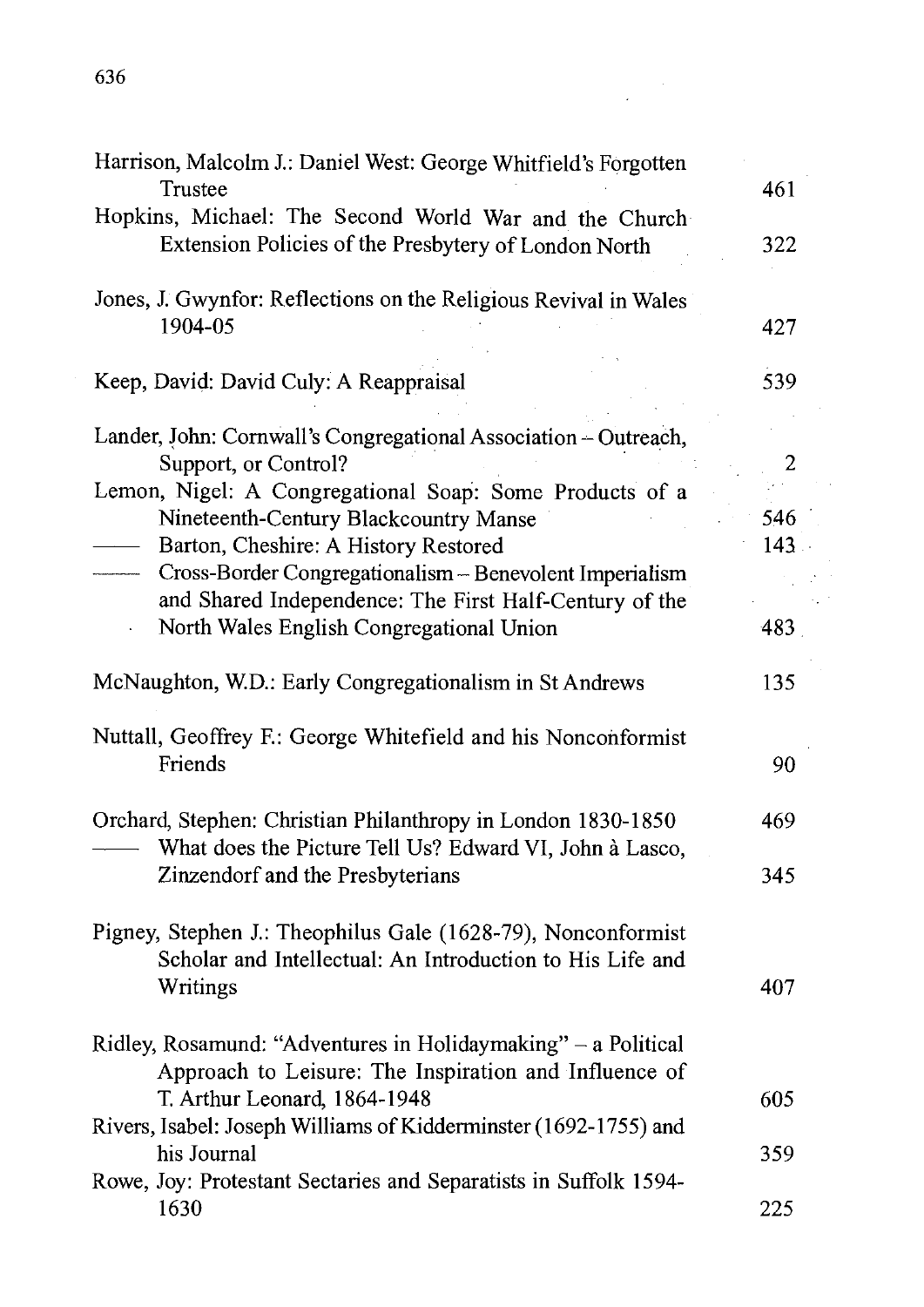| Sell, Alan P.F.: From Worms to Sunbeams: The Dilution of           |          |
|--------------------------------------------------------------------|----------|
| Calvinism in English Congregationalism                             | 253      |
|                                                                    |          |
| Taylor, John H.: Doddridge's "Most Considerable Work": The         |          |
| <b>Family Expositor</b>                                            | 235      |
| Thompson, John Handby: A Note on William Coward                    | 421      |
| Dissenters and the Slave Trade                                     | 577      |
| Tomes, Roger: "Learning a New Technique": The Reception of         |          |
| Biblical Criticism in the Nonconformist Colleges                   | 288      |
| Walker, Paul D.: Snapshot Survey of Listed U.R.C.Churches          | 495      |
| Wilkinson, Alan: John Neville Figgis and Christian Socialism       | 19       |
| Wykes, David: "A Minister's case is different from all other men": |          |
| Thomas James's early ministry                                      | 58       |
|                                                                    |          |
| <b>OBITUARIES</b>                                                  |          |
| Knox, Robert Buick                                                 | 286      |
|                                                                    |          |
| <b>ILLUSTRATIONS</b>                                               |          |
| Edward VI granting letters patent to John à Lasco                  | 346      |
| Rundhurst, Lurgashall, property of William Coward                  | 422, 423 |
| Spitalfields, Bishop Wilson's Birthplace in                        | 462      |
|                                                                    |          |
| <b>REVIEWS</b>                                                     |          |
| Ambler, R.W.: Churches, Chapels and the Parish Communities of      |          |
| Lincolnshire 1660-1900 (2000)                                      | 124      |
| Bebbington, David and Larsen, Timothy (eds): Modern Chris-         |          |
| tianity and Cultural Aspirations (2003)                            | 278      |
| Binfield, Clyde: The Contexting of a Chapel Architect. James       |          |
| Cubitt (1836-1912) (2001)                                          | 54       |
| Black, J. William: Reformation Pastors: Richard Baxter and the     |          |
| Ideal of the Reformed Pastor (2004)                                | 497      |
| Bray, Gerald (ed): Documents of the English Reformation (2004)     | 446      |
| Breed, Geoffrey R.: My Ancestors were Baptists (2002 ed)           | 128      |
| Burdon, Adrian: Authority and Order: John Wesley and his           |          |
| Preachers (2005)                                                   | 566      |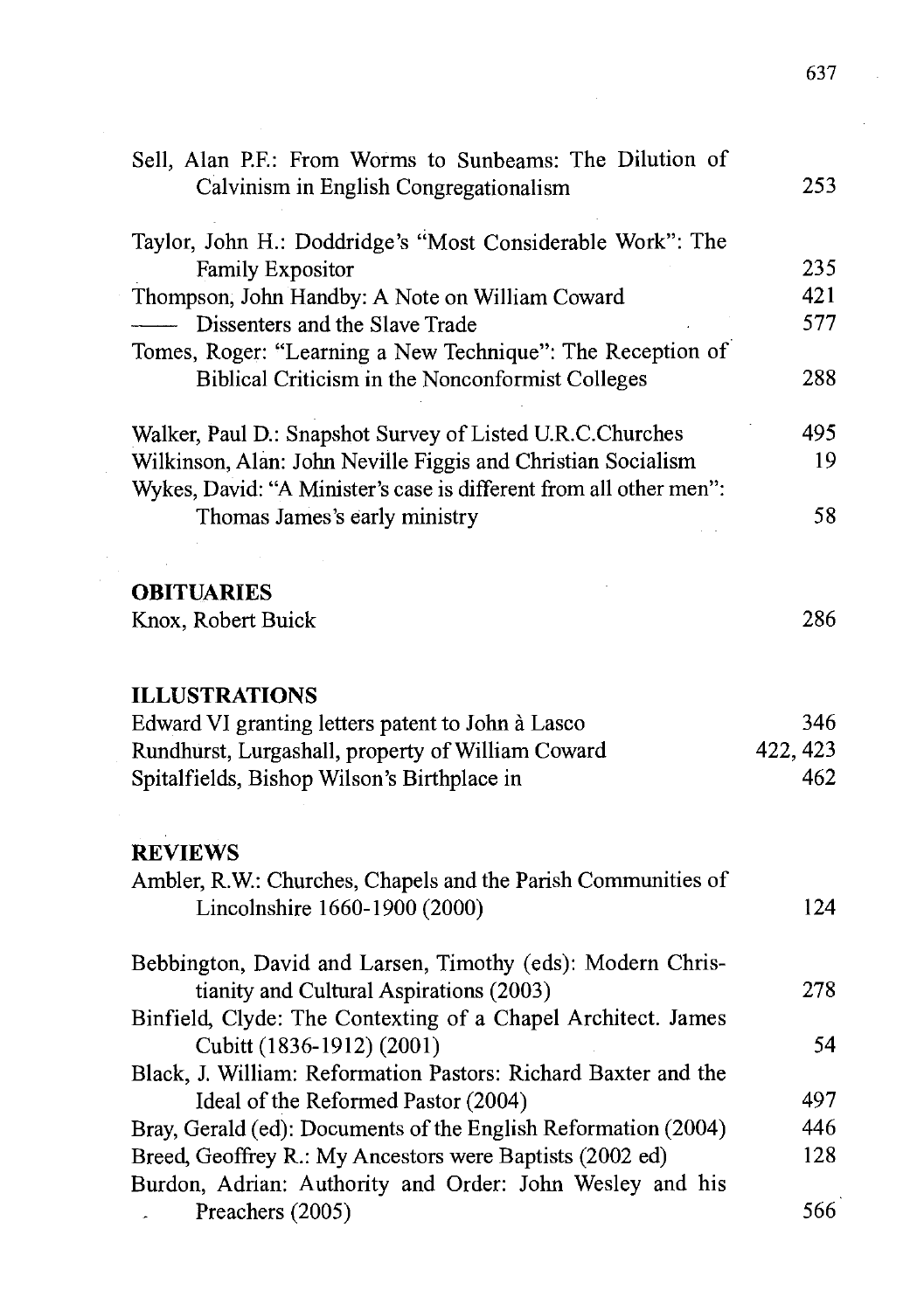| Casey, Michael W.: The Battle over Hermeneutics in the Stone-                                                            |     |
|--------------------------------------------------------------------------------------------------------------------------|-----|
| Campbell Movement, 1800-1870 (1998)                                                                                      | 52  |
| Clifford, Alan C.: The Good Doctor: Philip Doddridge of                                                                  |     |
| Northampton - A Tercentenary Tribute (2002)                                                                              | 46  |
| Collins, Jeffrey R.: The Allegiance of Thomas Hobbes (2005)                                                              | 623 |
| Cook, Faith: Selina, Countess of Huntingdon (2001)                                                                       | 50  |
| Cruchley-Jones, Peter: Singing the Lord's Song in a Strange Land:<br>A Missiological Interpretation of the Ely Pastorate |     |
| Churches, Cardiff (2001)                                                                                                 | 117 |
| Dyrness, William A.: Reformed Theology and Visual Culture: The                                                           |     |
| Protestant Imagination from Calvin to Edwards (2004)                                                                     | 507 |
| Gordon, James M.: James Denney (1856-1917): An Intellectual                                                              |     |
| and Contextual Biography (2006)                                                                                          | 630 |
| Goring, Jeremy: Burn Holy Fire: Religion in Lewes since the                                                              |     |
| Reformation (2003)                                                                                                       | 334 |
| Grass, Tim: Gathering to His Name: The Story of the Open                                                                 |     |
| Brethren in Britain and Ireland (2006)                                                                                   | 626 |
| Green, Roger J.: The Life and Ministry of William Booth: Founder                                                         |     |
| of the Salvation Army (2006)                                                                                             | 628 |
| Gribben, Crawford and Stunt, Timothy C.F. (eds): Prisoners of                                                            |     |
| Hope? Aspects of Evangelical Millennialism in Britiain                                                                   |     |
| and Ireland, 1800-1880 (2004)                                                                                            | 503 |
| Harding, Alan: The Countess of Huntingdon's Connexion: A Sect                                                            |     |
| in Eighteenth-Century England (2003)                                                                                     | 338 |
| Harris, Khim: Evangelicals and Education: Evangelical Anglicans                                                          |     |
| and Middle-Class Education in Nineteenth-Century                                                                         |     |
| England (2004)                                                                                                           | 498 |
| Hattersley, Roy: A Brand from the Burning: The Life of John                                                              |     |
| <b>Wesley</b> (2002)                                                                                                     | 275 |
| Hilton, Donald: Where Reason Fails (nd)                                                                                  | 337 |
| Holmes, David: An Inglorious Affair. A Decade of Dissent among                                                           |     |
| Suffolk Nonconformists (2002)                                                                                            | 130 |
| Howard, K.W.H. (ed): The Axminster Ecclesiastica. The Axminster                                                          |     |
| Independent Church 1660-1698 (nd)                                                                                        | 125 |
| Howell, Kenneth J.: Christ Church United Reformed Church Port                                                            |     |
| Sunlight: The First One Hundred Years 1904-2004: A                                                                       |     |
| Celebration of the Centenary (2004)                                                                                      | 341 |

 $\overline{a}$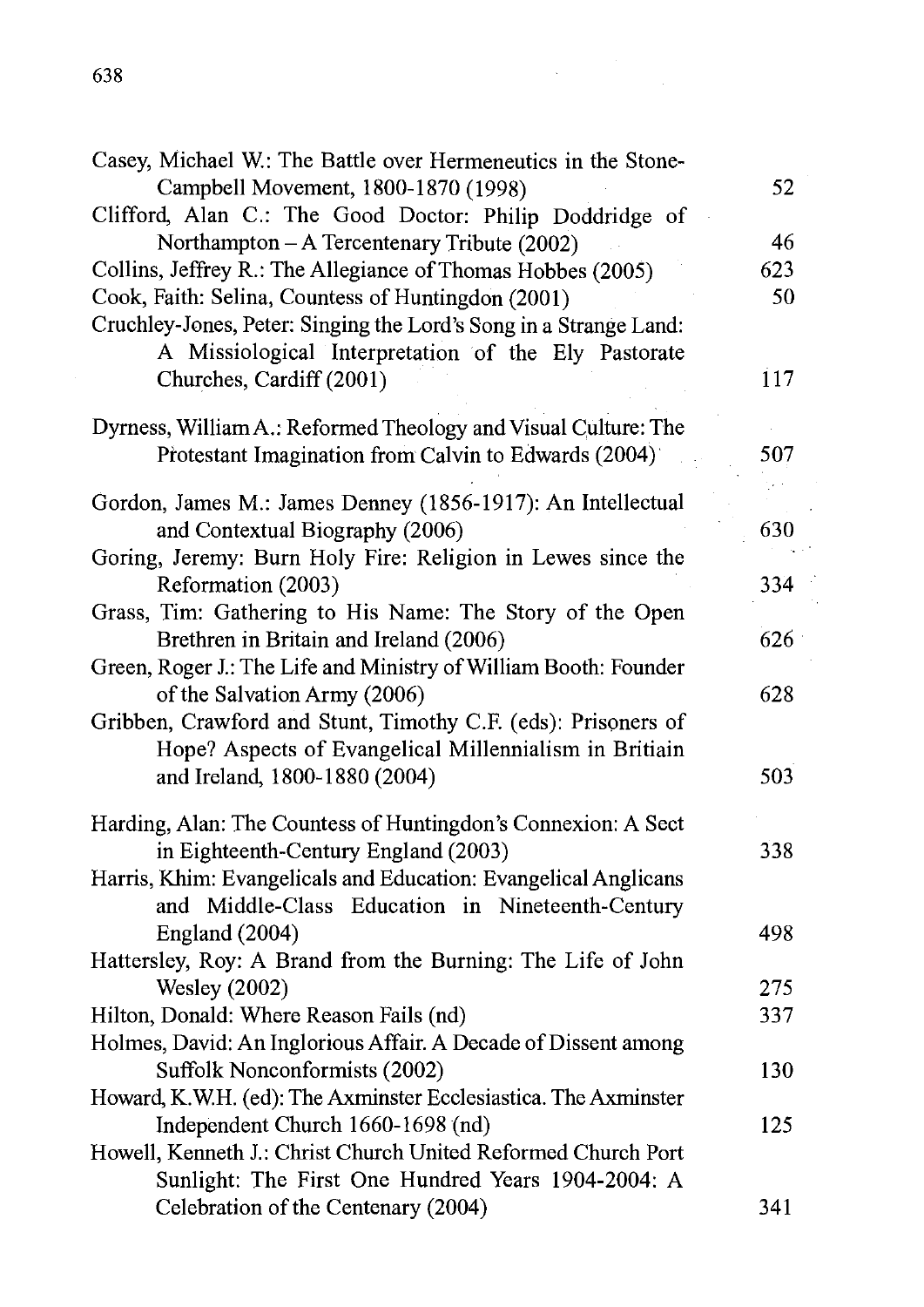| Jeffors, Clayton N.: The Apostolic Fathers: An Essential Guide                          |     |
|-----------------------------------------------------------------------------------------|-----|
| (2006)                                                                                  | 562 |
| Johnson, Dale: The Changing Shape of English Nonconformity<br>1825-1925 (1999)          | 114 |
| Jones, David Ceri: 'A Glorious Work in the World.' Welsh                                |     |
| Methodism and the International Evangelical Revival,                                    |     |
| 1735-1750 (2004)                                                                        | 450 |
| Jones, Edmund (John Harvey, ed): The Appearance of Evil:                                |     |
| Apparitions of Spirits in Wales (2003 ed)                                               | 397 |
| Jones, R. Tudur (Robert Pope, ed): Congregationalism in Wales                           | 448 |
| (2004 ed)                                                                               |     |
| Kilby, Stella: No Cross Marks the Spot (2001)                                           | 128 |
| Lander, John K.: "Where two or three are gathered together "                            |     |
| The History of the Congregational Churches in the                                       |     |
| Cornish Villages of Grampound, Tregony, Portscatho and                                  |     |
| St Mawes (2003)                                                                         | 280 |
| Larsen, Timothy: Friends of Religious Equality: Nonconformist                           |     |
| Politics in Mid-Victorian England (1999)                                                | 53  |
| McNaughton, William D.: Early Congregational Independency in                            |     |
| Lowland Scotland, Volume I (2005)                                                       | 512 |
| :Early Congregational Independency in Shetland (2005)                                   | 512 |
| :Early Congregational Independency in the Highlands and                                 |     |
| Islands and the North-East of Scotland (nd)                                             | 398 |
| Mills, W. Haslam: Grey Pastures (2003)                                                  | 507 |
| Moon, Byung-Ho: Christ the Mediator of the Law: Calvin's                                |     |
| Christological Understanding of the Law as the Rule of<br>Living and Life-Giving (2006) | 621 |
|                                                                                         |     |
| Nolland, Lisa Severine: A Victorian Feminist Christian: Josephine                       |     |
| Butler, the Prostitutes and God (2004)                                                  | 500 |
| Nuttall, Geoffrey F.: Philip Doddridge: Additional Letters: a                           |     |
| supplement to Calendar of the Correspondence of Philip                                  |     |
| Doddridge (1977) (2001)                                                                 | 46  |
| Partington, Andrew: Church and State: The Contribution of the                           |     |
| Church of England Bishops to the House of Lords during                                  |     |
| the Thatcher Years (2006)                                                               | 632 |

 $\sim$   $\sim$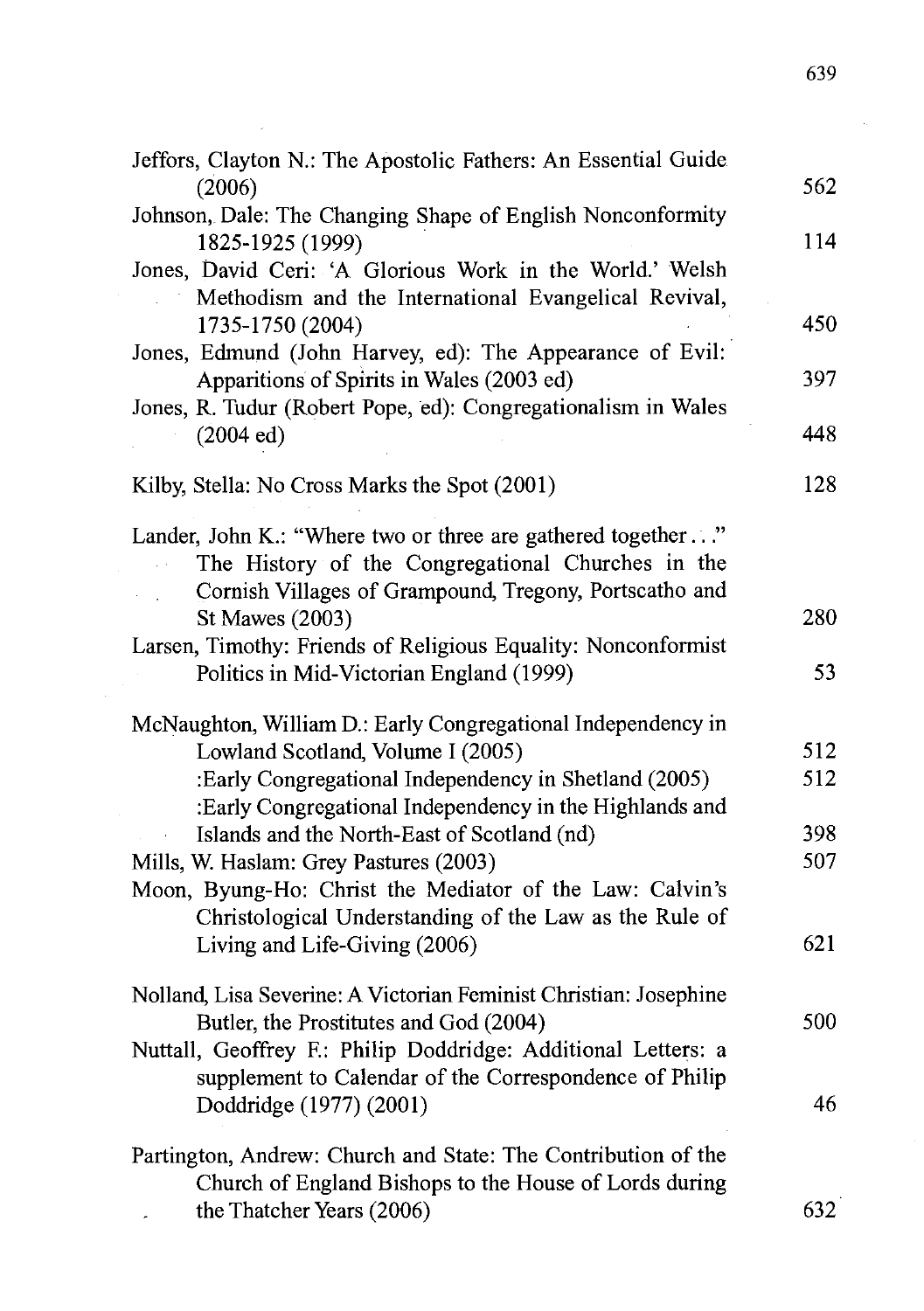| 640                                                                                                                         |            |
|-----------------------------------------------------------------------------------------------------------------------------|------------|
|                                                                                                                             |            |
| Payne, Don J.: The Theology of the Christian Life in J.I.Packer's<br>Thought: Theological Anthropology, Theological Method, |            |
| and the Doctrine of Sanctification (2006)<br>Pearce, K.R.: The Uxbridge United Reformed Church Charity,                     | 572        |
| 1753-2003 (nd)                                                                                                              | 131        |
| Pope, Robert: These Hundred Years: A History of Christ Well -<br>Manselton United Reformed Church, 1906-2006 (2006)         | 571        |
| Pope, Robert (ed): Religion and National Identity: Wales and<br>Scotland c.1700-2000 (2001)                                 | 48         |
| Potts, Richard: Dame Sarah's Legacy: A History of the Lady<br>Hewley Trust (2005)                                           | 568        |
| Price, David and Ryrie, Charles C.: Let It Go among Our People:                                                             |            |
| An Illustrated History of the English Bible from John<br>Wyclif to the King James Version (2004)                            | 394        |
|                                                                                                                             |            |
| Rack, Henry D.: Reasonable enthusiast: John Wesley and the Rise<br>of Methodism (2002 ed)                                   | 275        |
| Robinson, James: Pentecostal Origins: Early Pentecostalism in                                                               |            |
| Ireland in the Context of the British Isles (2005)                                                                          | 502        |
| Robson, Geoff: Dark Satanic Mills? Religion and Irreligion in<br>Birmingham and the Black Country (2002)                    | 126        |
| Ryrie, Alec: The Origins of the Scottish Reformation (2006)                                                                 | 622        |
|                                                                                                                             |            |
| Sell, Alan P.F.: Enlightenment, Ecumenism, Evangel: Theological                                                             |            |
| Themes and Thinkers, 1550-2000 (2005)<br>:Philosophy, Dissent and Nonconformity, 1689-1920                                  | 509<br>335 |
| :Reminiscence, Reflection, Reassurance: The Davies                                                                          |            |
| Lecture, 2001                                                                                                               | 56         |
| :Testimony and Tradition: Studies in Reformed and                                                                           |            |
| Dissenting Thought (2005)                                                                                                   | 452        |
| :The Dissenting Witness Yesterday and Today: A lecture<br>delivered November 6, 2001                                        | 56         |
| Sell, Alan P.F. and Cross, Anthony R.: Protestant Nonconformity                                                             |            |
| in the Twentieth Century (2003)                                                                                             | 401        |
| Stewart, Kenneth J.: Restoring the Reformation: British Evan-                                                               |            |
| gelicalism and the Francophone "Réveil"<br>1816-49<br>(2006)                                                                | 624        |
| Sutherland, Martin: Peace, Toleration and Decay: The Ecclesiology                                                           |            |
| of Later Stuart Dissent (2003)                                                                                              | 565        |

 $\bar{z}$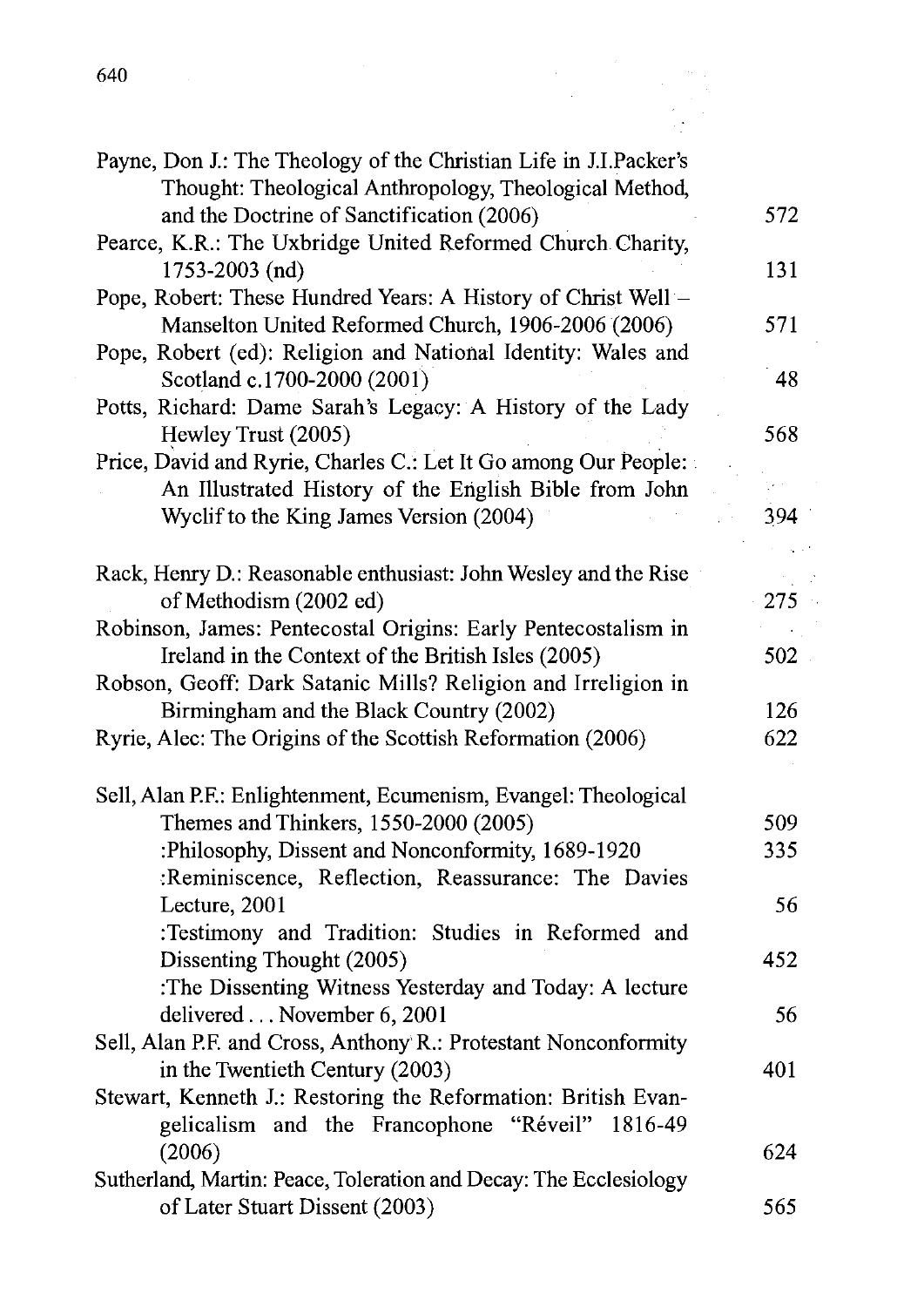| Tavard, George H.: The Starting Point of Calvin's Theology (2000)<br>Taylor, Stephen and Wykes, David L. (eds): Parliament and | 123 |
|--------------------------------------------------------------------------------------------------------------------------------|-----|
| Dissent (2005)                                                                                                                 | 505 |
| Thompson, Ann: The Art of Suffering and the Impact of                                                                          |     |
| Seventeenth-century Anti-Providential Thought (2003)                                                                           | 395 |
| Thompson, David M.: Baptism, Church and Society in Modern                                                                      |     |
| Britain: From the Evangelical Revival to "Baptism,                                                                             |     |
| Eucharist and Ministry" (2005)                                                                                                 | 570 |
| :The Decline of Congregationalism in the Twentieth                                                                             |     |
| Century: The Congregational Lecture 2002                                                                                       | 200 |
| Thompson, John Handby: Highgate Dissenters. Their History                                                                      |     |
| since 1660 (2001)                                                                                                              | 45  |
| Tomes, Roger: From Independence to Union. Wilbraham Road                                                                       |     |
| Church 1902-2002 (nd)                                                                                                          | 56  |
| Tucker, Tony: Reformed Ministry: Traditions of Ministry and                                                                    |     |
| Ordination in the United Reformed Church (2003)                                                                                | 281 |
| Turberfield, Alan: John Scott Lidgett: Archbishop of Methodism?                                                                |     |
| (2003)                                                                                                                         | 454 |
|                                                                                                                                |     |
| Viles, David R.: The Revd. Dr. Robert Wilde (2003)                                                                             | 340 |
|                                                                                                                                |     |
| Williams, Glanmor: Reformation Views of Church History (2004)                                                                  | 447 |
| Wright, Shawn D.: Our Sovereign Refuge: The Pastoral Theology                                                                  |     |
| of Theodore Beza (2004)                                                                                                        | 563 |
|                                                                                                                                |     |
|                                                                                                                                |     |
| <b>SUBJECTS</b>                                                                                                                |     |
| Ashton Background, An, by Anthony Ashton                                                                                       | 315 |
|                                                                                                                                |     |
| Barton, Cheshire: A History Restored by Nigel Lemon                                                                            | 143 |
| Bennett, Frederick (1826-94): The Somewhat Extraordinary                                                                       |     |
| Career of, by E.T. Cross                                                                                                       | 155 |
| [Biblical Criticism] "Learning a New Technique": The Reception                                                                 |     |
| of Biblical Criticism in the Nonconformist Colleges by                                                                         |     |
| Roger Tomes                                                                                                                    | 288 |
| [Bristol] Parallel Ordinations (Church of England and the United                                                               |     |
| Reformed Church): Bristol 1984 and 1985 by Ronald                                                                              |     |
| Bocking                                                                                                                        | 329 |

 $\mathcal{L}^{\mathcal{L}}(\mathcal{L}^{\mathcal{L}})$  , where  $\mathcal{L}^{\mathcal{L}}(\mathcal{L}^{\mathcal{L}})$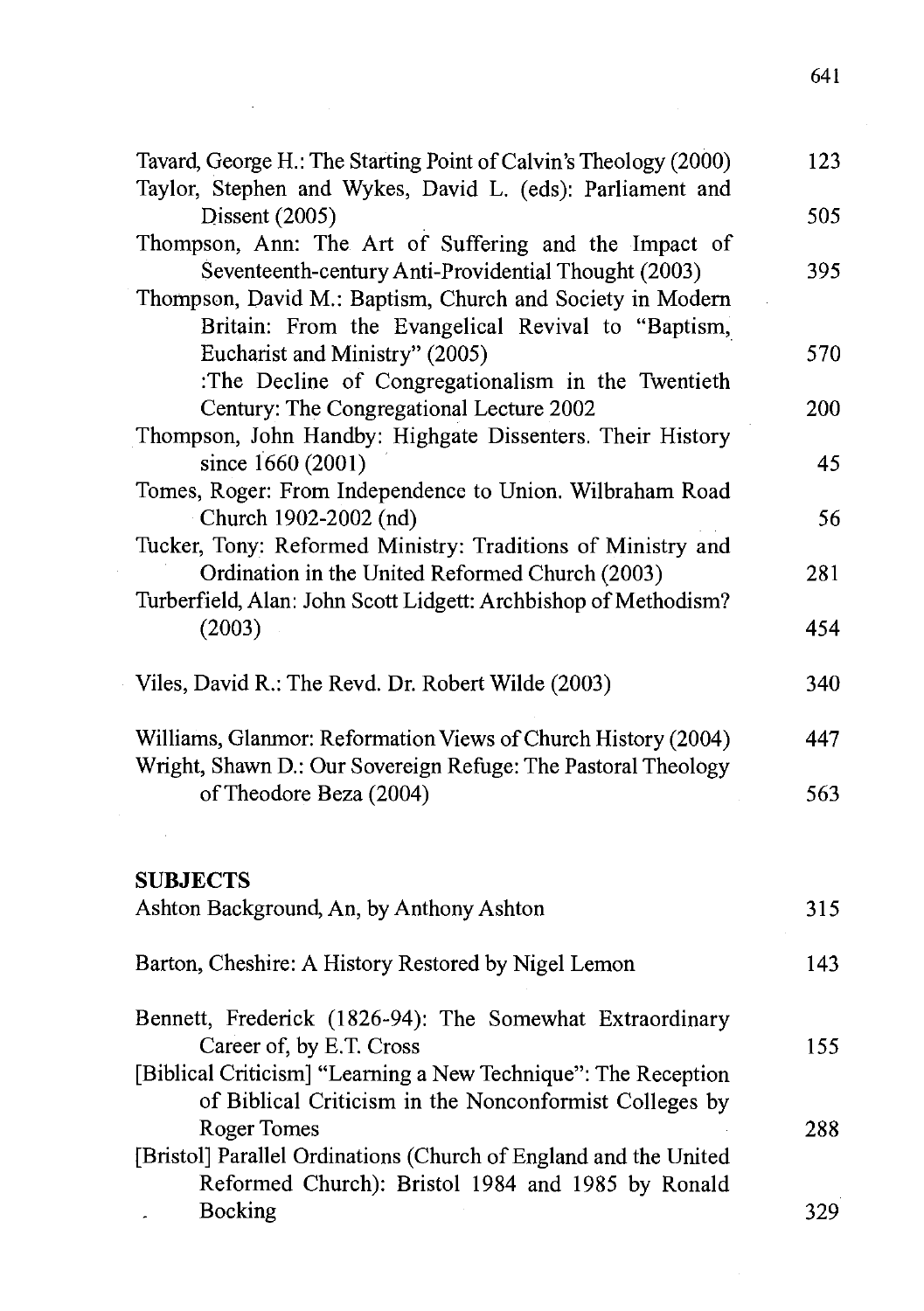| 642                                                               |          |
|-------------------------------------------------------------------|----------|
|                                                                   |          |
| [Calvinism] From Worms to Sunbeams: The Dilution of Calvinism     |          |
| in English Congregationalism by Alan P.F. Sell                    | 253      |
| Cave, Sydney (1883-1953) - Missionary, Principal, Theologian by   |          |
| <b>Ronald Bocking</b>                                             | 36       |
| Children, Philip Doddridge and, by Françoise Deconinck-Brossard   | 74       |
| Church Extension Policies of the Presbytery of London North, The  |          |
| Second World War and the, by Michael Hopkins                      | 322      |
| [Colleges] "Learning a New Technique": The Reception of           |          |
| Biblical Criticism in the Nonconformist Colleges by Roger         |          |
| Tomes                                                             | 288      |
| Congregational Responses to the Spanish Civil War, 1936-1939,     |          |
| English, by Frederick Hale                                        | 166      |
| Congregationalism, Early, in St Andrews by W.D. McNaughton        | 135      |
| [Congregationalism] From Worms to Sunbeams: The Dilution of       |          |
| Calvinism in English Congregationalism by Alan P.F. Sell          | 253      |
| [Cook family] Yanaihara, Tadeo, and Mrs Cook. III: The Cooks by   |          |
| Clyde Binfield                                                    | 390, 457 |
| Cornwall's Congregational Association - Outreach, Support, or     |          |
| Control? by John Lander                                           | 2        |
| Coward, A Note on William, by John Handby Thompson                | 421      |
| Cross-Border Congregationalism - Benevolent Imperialism and       |          |
| Shared Independence: The First Half-Century of the North          |          |
| Wales English Congregational Union by Nigel Lemon                 | 483      |
| Culy, David: A Reappraisal by David Keep                          | 539      |
|                                                                   |          |
| Dissenters and the Slave Trade by John Handby Thompson            | 577      |
| Dissenters before Dissent by Patrick Collinson                    | 202      |
| Doddridge, Philip, and Children by Françoise Deconinck-Brossard   | 74       |
| Doddridge's "Most Considerable Work": The Family Expositor by     |          |
| John H. Taylor                                                    | 235      |
| [East Anglia] Dissenters before Dissent by Patrick Collinson      | 202      |
| Figgis, Patrick Hugh, and Christian Socialism by Bridget Harrison | 28       |
| Figgis, John Neville, and Christian Socialism by Alan Wilkinson   | 19       |
| Free Church Federal Council - A Retrospective View by Basil       |          |
|                                                                   | 180      |
| Amey                                                              |          |
|                                                                   |          |

 $\sqrt{1-\beta}$  $\epsilon_{\rm in}$ 

Gale, Theophilus (1628-79), Nonconformist Scholar and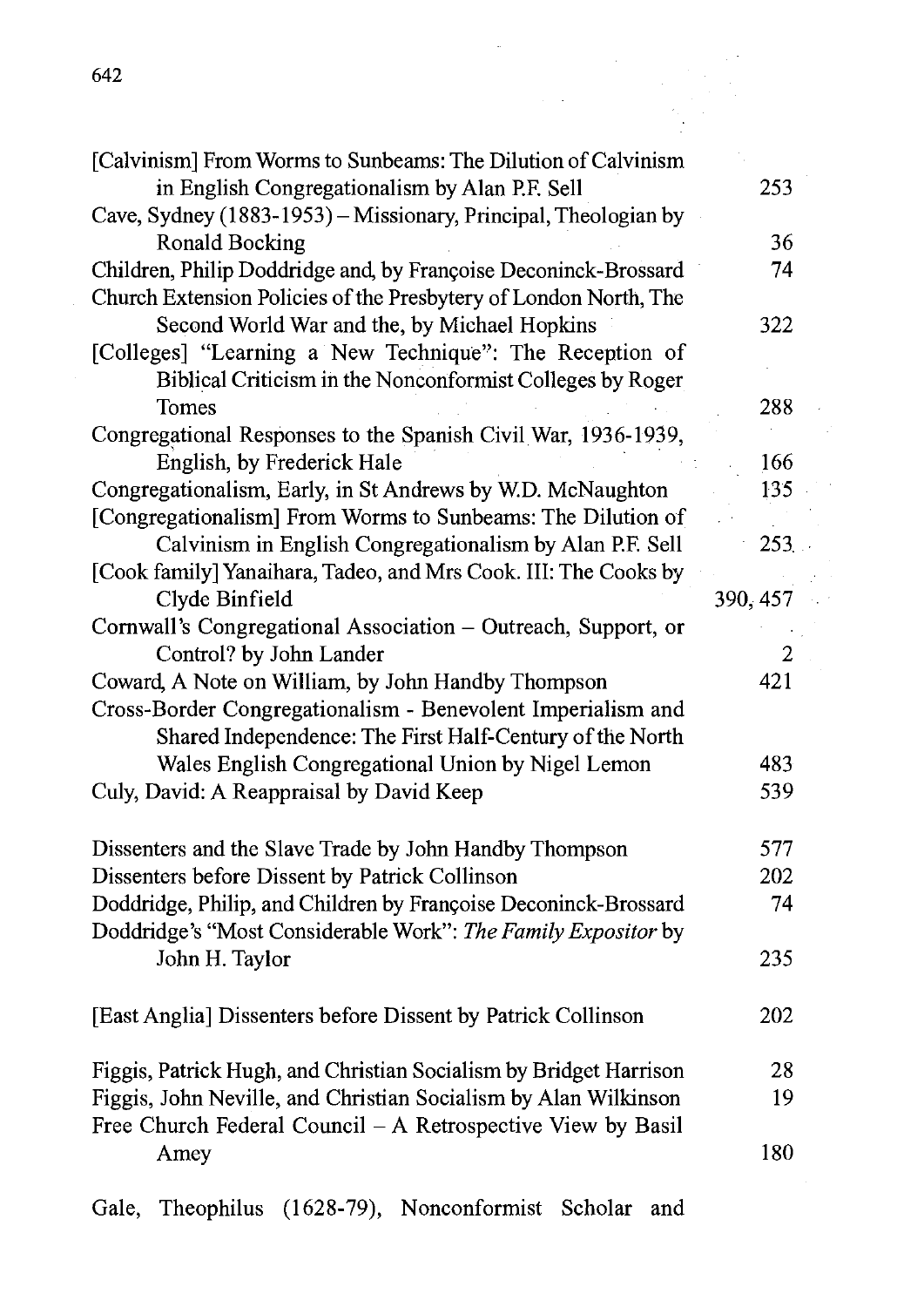| Intellectual: An Introduction to His Life and Writings by<br>Stephen J. Pigney                                                                                                         | 407  |
|----------------------------------------------------------------------------------------------------------------------------------------------------------------------------------------|------|
| [Griffith, Madam Sidney] Howell Harris: a Welsh Icon and the<br>two Women Closest to him by Jean Silvan Evans                                                                          | 593  |
| Harris, Howell: a Welsh Icon and the two Women Closest to him<br>by Jean Silvan Evans<br>[Holiday movement] "Adventures in Holidaymaking" - a Political                                | 593. |
| Approach to Leisure: The Inspiration and Influence of<br>T. Arthur Leonard, 1864-1948 by Rosamund Ridley<br>[Hudson, Robert Spear] A Congregational Soap: Some Products                | 605  |
| of a Nineteenth-Century Blackcountry Manse by Nigel<br>Lemon                                                                                                                           | 546  |
| Ipswich Puritans: The Path to Dissent: Ipswich Puritans during the<br>English Revolution by Frank Grace                                                                                | 353  |
| [James, Thomas] "A Minister's case is different from all other<br>men" by David Wykes                                                                                                  | 58   |
| [Lasco, John à] What does the Picture Tell Us? Edward VI, John<br>à Lasco, Zinzendorf and the Presbyterians by Stephen<br>Orchard                                                      | 345  |
| Leonard, Arthur T.: "Adventures in Holidaymaking" - a Political<br>Approach to Leisure: The Inspiration and Influence of T.<br>Arthur Leonard, 1864-1948 by Rosamund Ridley            | 605  |
| Listed U.R.C. Churches, Snapshot Survey of, by Paul D. Walker<br>[London North] The Second World War and the Church Extension<br>Policies of the Presbytery of London North by Michael | 495  |
| Hopkins                                                                                                                                                                                | 322  |
| North Wales English Congregational Union, The First Half-<br>Century of the, by Nigel Lemon                                                                                            | 483  |
| Ordinations, Parallel, (Church of England and the United<br>Reformed Church): Bristol 1984 and 1985 by Ronald                                                                          |      |
| Bocking                                                                                                                                                                                | 329  |
| Philanthropy in London 1830-1850, Christian, by Stephen Orchard<br>Protestant Sectaries and Separatists in Suffolk 1594-1630 by Joy                                                    | 469  |
| Rowe                                                                                                                                                                                   | 225  |

 $\mathcal{A}$